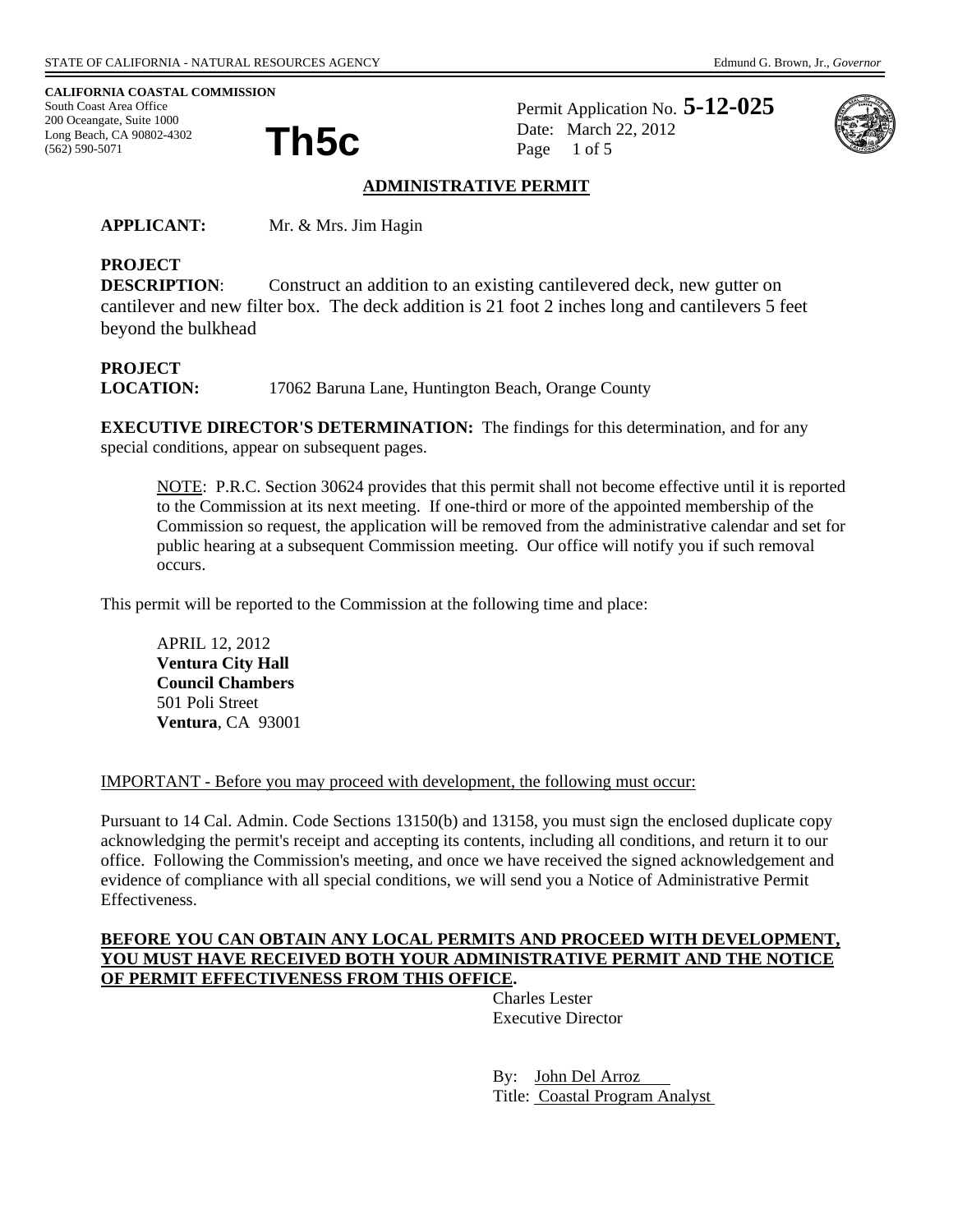#### 5-12-025 (Hagin) Administrative Permit Page 2

#### **STANDARD CONDITIONS:** See page 4**.**

#### **SPECIAL CONDITIONS:** See pages 4 & 5.

### **EXECUTIVE DIRECTOR'S DETERMINATION (continued):**

The Executive Director hereby determines that the proposed development is a category of development, which, pursuant to PRC Section 30624, qualifies for approval by the Executive Director through the issuance of an Administrative Permit. Subject to Standard and Special Conditions as attached, said development is in conformity with the provisions of Chapter 3 of the Coastal Act of 1976 and will not have any significant impacts on the environment within the meaning of the California Environmental Quality Act. If located between the nearest public road and the sea, this development is in conformity with the public access and public recreation policies of Chapter 3.

### **FINDINGS FOR EXECUTIVE DIRECTOR'S DETERMINATION:**

#### **A. Project Description**

The applicant proposes to construct an addition to an existing cantilevered deck, which will be 21 feet 2 inches in length and cantilevered 5 feet beyond the bulkhead.

The proposed deck is associated with the adjacent single family residential use. Most of the Huntington Harbour water frontage is developed with single family homes, many of which also have cantilevered decks and boat docks. Virtually the entire water frontage in Huntington Harbour is supported by bulkheads. The nearest public access in the area is at a small pocket beach located at the Davenport Drive bridge (approximately 800 feet north) and also at Sunset County Beach located approximately 0.4 miles to the southwest.

A gutter system is proposed to catch any runoff from the deck and deck drainage will be directed to a filter box located landward of the decks on the subject lot. No products containing ammonia, sodium hypochlorite, chlorinated solvents, petroleum distillates or lye will be used on the deck, therefore, pollutants from those products will not drain to the harbor during or after construction. No bottom disturbing activities are proposed.

The proposed deck would cantilever over the waters of Huntington Harbor. In this area of Huntington Harbor, the water area is owned by the City of Huntington Beach. A letter inviting the City to join as coapplicant was sent on February 6, 2012 and to date no response has been received. In addition, an approval in concept was received from the City, indicating the City is aware of the project. Furthermore, a special condition is imposed stating that the approval of a coastal development permit for the project does not waive any public rights or interest that exist or may exist on the property.

The subject site is located within the City of Huntington Beach, which has a certified Local Coastal Program. However, due to the project location seaward of the mean high tide line, the project is within an area of the Commission's retained permit jurisdiction. Nonetheless, the City's certified Local Coastal Program may be used as guidance. The land use designation at the site is Open Space – Water (OS – W). The site is zoned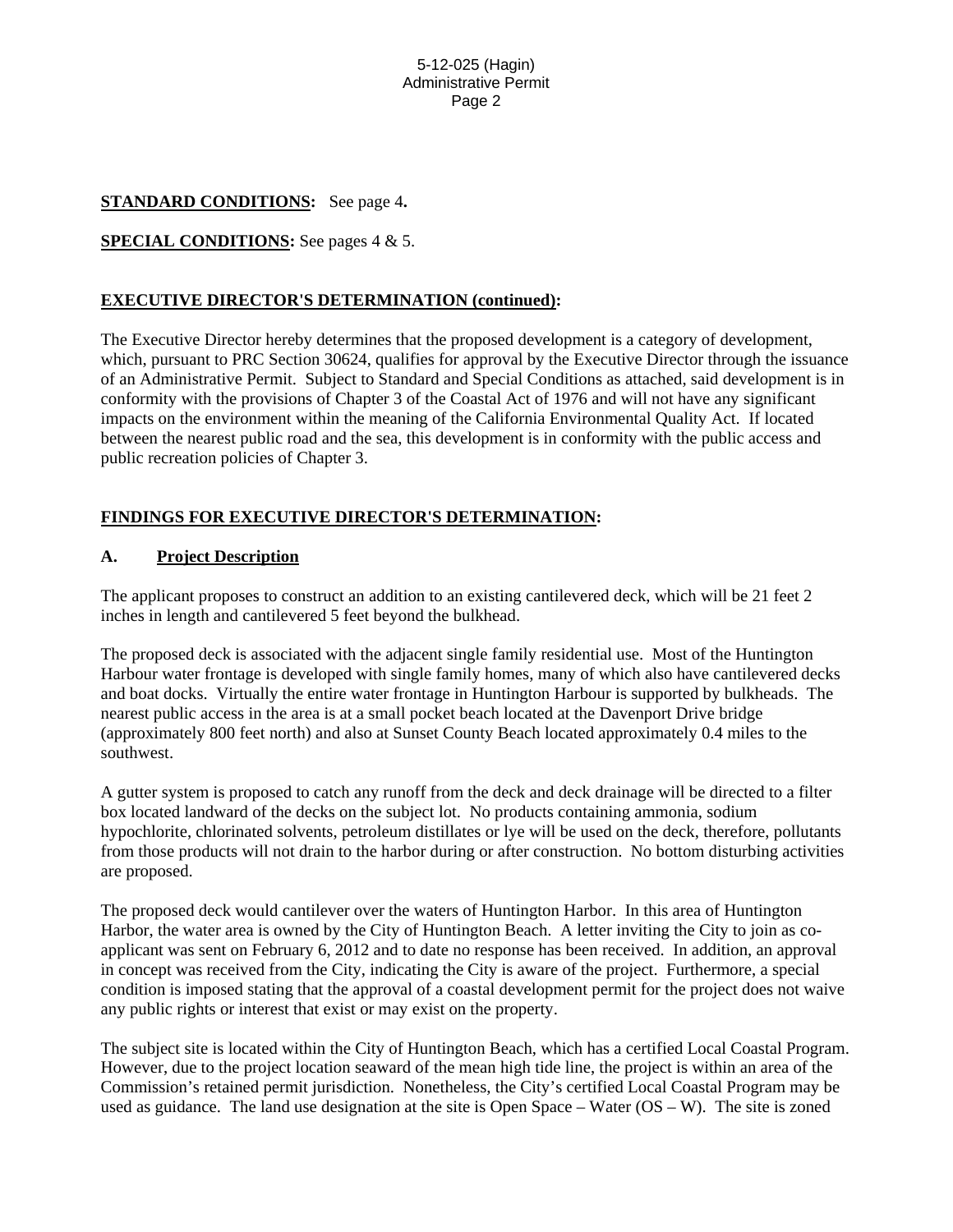Open Space Water Recreation. The proposed development is consistent with the City's certified LCP, specifically with Implementation Plan Chapter 213 Open Space District, which allows private cantilevered decks abutting residential uses, and with Chapter 210, which provides standards for cantilevered decks in Huntington Harbor in the Open Space Water Recreation zone.

Most of the existing residences that front along the waters of Huntington Harbor have cantilevered decks. The proposed deck is similar in function to the other cantilevered decks associated with residential development within Huntington Harbor. The proposed development is consistent with past Commission actions in the area. Thus, as conditioned, the proposed deck will have no adverse impact on coastal access or resources in the project vicinity, and is consistent with the Chapter 3 policies of the Coastal Act.

### **B. PUBLIC ACCESS**

The proposed development will not affect the public's ability to gain access to, and/or to use the coast and nearby recreational facilities. Therefore, the development, as conditioned, conforms with Sections 30210 through 30214, Sections 30220 through 30224, and 30252 of the Coastal Act.

## **C. WATER QUALITY**

The proposed development has a potential for a discharge of polluted runoff from the project site into coastal waters. The development, as proposed and as conditioned, incorporates design features to minimize the effect of construction and post construction activities on the marine environment. These design features include, but are not limited to, the appropriate management of equipment and construction materials, reducing runoff through the use of permeable surfaces, the use of non-invasive, drought tolerant vegetation to reduce and treat the runoff discharged from the site, and for the use of post construction best management practices to minimize the project's adverse impact on coastal waters. Therefore, the Commission finds that the proposed development, as conditioned, conforms with Sections 30230 and 30231 of the Coastal Act regarding the protection of water quality to promote the biological productivity of coastal waters and to protect human health.

## **D. LOCAL COASTAL PROGRAM**

Coastal Act section 30604(a) states that, prior to certification of a local coastal program ("LCP"), a coastal development permit can only be issued upon a finding that the proposed development is in conformity with Chapter 3 of the Act and that the permitted development will not prejudice the ability of the local government to prepare an LCP that is in conformity with Chapter 3. An LCP for the City of Huntington Beach was effectively certified in March 1985. However, the proposed development is occurring within an area of the Commission's original permit jurisdiction, due to the project location seaward of the mean high tide line. Consequently, the standard of review is the Coastal Act and the City's LCP is used only as guidance. As conditioned, the proposed development is consistent with Chapter 3 of the Coastal Act and with the certified LCP for the area.

## **E. CALIFORNIA ENVIRONMENTAL QUALITY ACT**

As conditioned, there are no feasible alternatives or additional feasible mitigation measures available that would substantially lessen any significant adverse effect that the activity may have on the environment. Therefore, the Commission finds that the proposed project, as conditioned to mitigate the identified impacts, is the least environmentally damaging feasible alternative and can be found consistent with the requirements of the Coastal Act to conform to CEQA.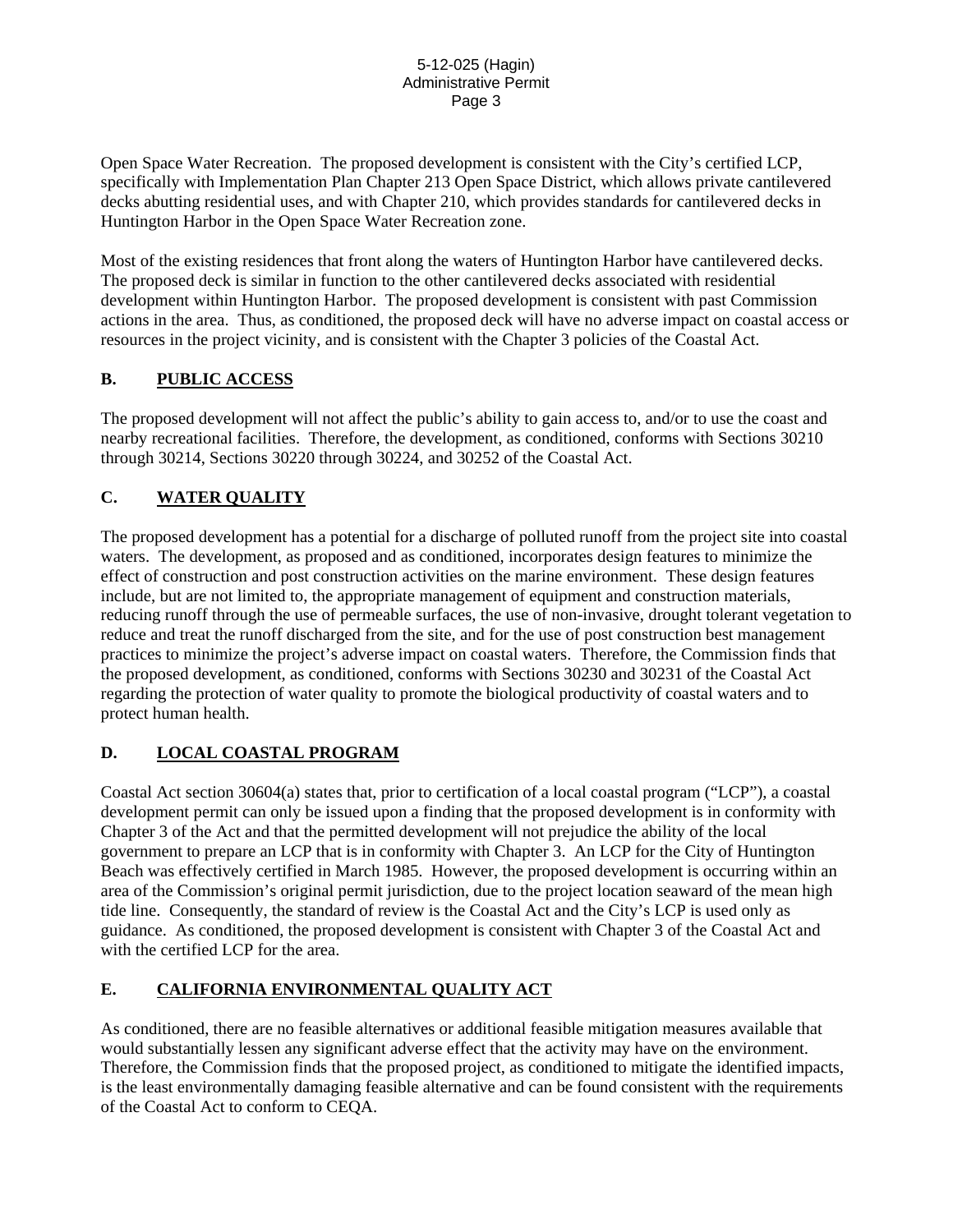### **STANDARD CONDITIONS:**

- 1. Notice of Receipt and Acknowledgment. The permit is not valid and development shall not commence until a copy of the permit, signed by the permittee or authorized agent, acknowledging receipt of the permit and acceptance of the terms and conditions, is returned to the Commission office.
- 2. Expiration. If development has not commenced, the permit will expire two years from the date on which the Commission voted on this application. Development shall be pursued in a diligent manner and completed in a reasonable period of time. Application for extension of the permit must be made prior to the expiration date.
- 3. Interpretation. Any questions of intent or interpretation of any term or condition will be resolved by the Executive Director or the Commission.
- 4. Assignment. The permit may be assigned to any qualified person, provided assignee files with the Commission an affidavit accepting all terms and conditions of the permit.
- 5. Terms and Conditions Run with the Land. These terms and conditions shall be perpetual, and it is the intention of the Commission and the permittee to bind all future owners and possessors of the subject property to the terms and conditions.

## **SPECIAL CONDITIONS:**

### **1. Construction Responsibilities and Debris Removal**

- (a) No construction materials, equipment, debris, or waste shall be placed or stored where it may be subject to wave, wind, or rain erosion and dispersion.
- (b) Any and all construction material shall be removed from the site within 10 days of completion of construction.
- (c) Machinery or construction materials not essential for project improvements shall not be allowed at any time in the intertidal zone.
- (d) If turbid conditions are generated during construction a silt curtain shall be utilized to control turbidity.
- (e) Floating booms shall be used to contain debris discharged into coastal waters and any debris discharged shall be removed as soon as possible but no later than the end of each day.
- (f) Non-buoyant debris discharged into coastal waters shall be recovered by divers as soon as possible after loss.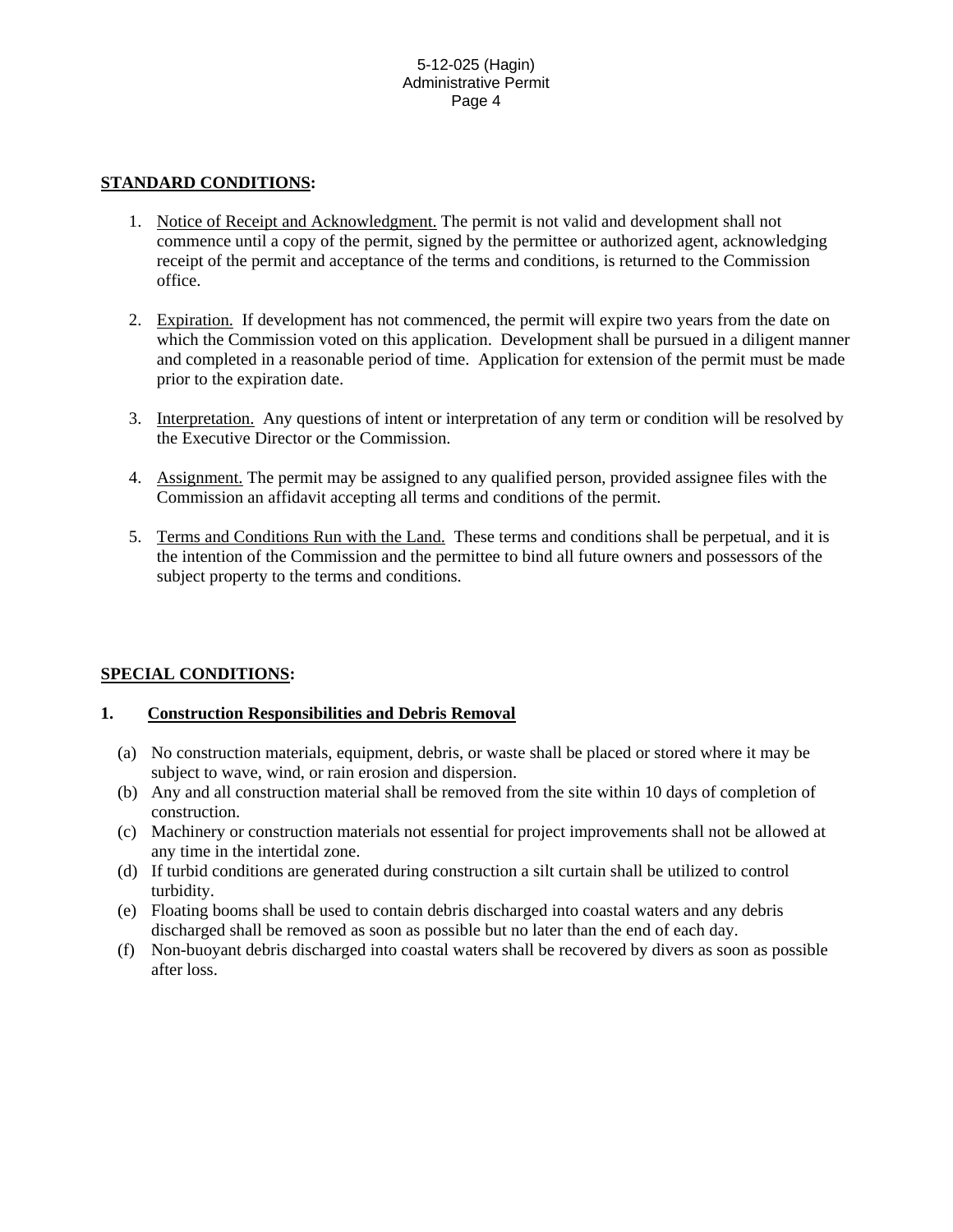### **2. Public Rights**

The Coastal Commission's approval of this permit shall not constitute a waiver of any public rights that exist or may exist on the property. The permittee shall not use this permit as evidence of a waiver of any public rights that may exist on the property.

### **ACKNOWLEDGMENT OF PERMIT RECEIPT/ACCEPTANCE OF CONTENTS:**

\_\_\_\_\_\_\_\_\_\_\_\_\_\_\_\_\_\_\_\_\_\_\_\_\_\_\_ \_\_\_\_\_\_\_\_\_\_\_\_\_\_\_\_\_\_\_\_\_\_

I/We acknowledge that I/we have received a copy of this permit and have accepted its contents including all conditions.

Applicants' Signature Date of Signing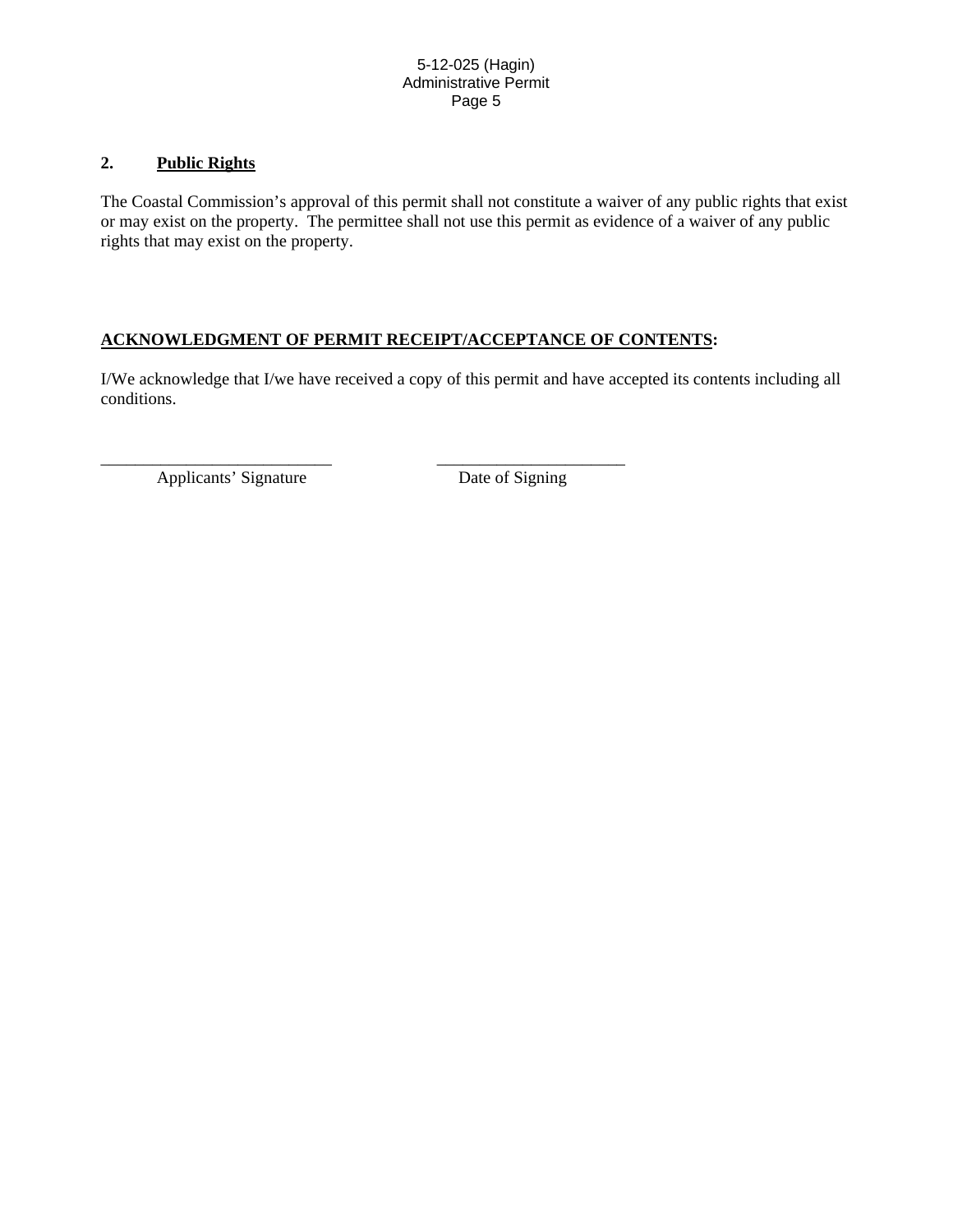